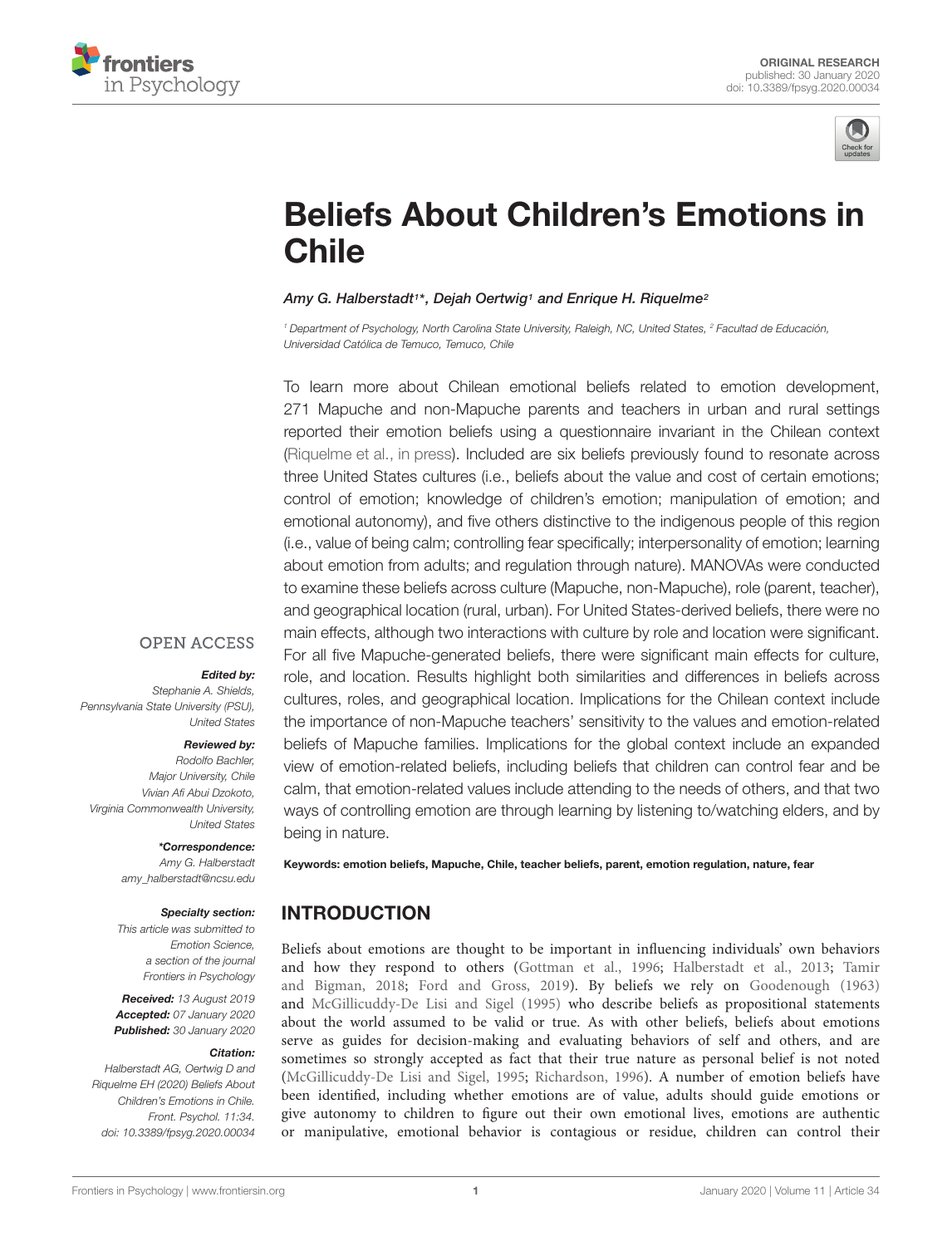emotions, and emotions are (are not) interrelated with learning [\(Hyson and Lee,](#page-8-4) [1996;](#page-8-4) [Dunsmore et al.,](#page-7-4) [2009;](#page-7-4) [Parker et al.,](#page-8-5) [2012;](#page-8-5) [Swartz and McElwain,](#page-8-6) [2012;](#page-8-6) [Halberstadt et al.,](#page-7-1) [2013;](#page-7-1) [Bächler](#page-7-5) [and Pozo,](#page-7-5) [2016;](#page-7-5) [Di Giunta et al.,](#page-7-6) [2017;](#page-7-6) [Hart and DiPerna,](#page-7-7) [2017;](#page-7-7) [Hagan et al.,](#page-7-8) [2020\)](#page-7-8).

The origin of emotion beliefs is most likely situated in the cultural context [\(Mesquita and Frijda,](#page-8-7) [1992;](#page-8-7) [Cole and Tan,](#page-7-9) [2007;](#page-7-9) [Mesquita and Albert,](#page-8-8) [2007;](#page-8-8) [Dunsmore and Halberstadt,](#page-7-10) [2009;](#page-7-10) [Harkness et al.,](#page-7-11) [2011\)](#page-7-11), and as evidence, emotion beliefs often vary by culture. Importantly, they almost always reflect and maintain the existing values, norms, and customs of that community of people [\(Harkness and Super,](#page-7-12) [1992;](#page-7-12) [Friedlmeier et al.,](#page-7-13) [2015;](#page-7-13) [Tamir](#page-8-9) [et al.,](#page-8-9) [2016;](#page-8-9) [Raval and Walker,](#page-8-10) [2019\)](#page-8-10). Because beliefs often guide behaviors [\(Dennis and Halberstadt,](#page-7-14) [2012;](#page-7-14) [Lozada et al.,](#page-8-11) [2016;](#page-8-11) [Hagan et al.,](#page-7-8) [2020\)](#page-7-8), the everyday beliefs that people hold can help us to understand more about similarities and differences in emotion socialization across cultures.

Differences can also occur for cultures co-existing within a region. For example, in Nepal, the Tamang participate in Tibetan Buddhism, with its relatively egalitarian orientation, emphasis on compassion, and willingness to share with others. When socializing children, they tend to ignore/minimize reasons for anger, and instead discuss and nurture children's experiences of shame. In this way, they promote their ideal of socially graceful, non-angry children. In contrast, the Brahman, with their hierarchically privileged position in the Hindu caste system, tend to nurture anger while ignoring shame in their socialization practices [\(Cole et al.,](#page-7-15) [2006\)](#page-7-15). Thus, for cultures that appear initially similar (i.e., values or location), some degree of difference can emerge, and these differences may influence children's outcomes.

Studying emotion beliefs across cultures not only informs us about other cultures but also gives us insight into our own cultural beliefs and values, as well as the opportunity to reflect on or change the beliefs and values we want to inculcate in our young. Recognizing the connections from particular beliefs to behavior, and then to outcome, allows adults to better consider how to socialize toward compassion or power in the young of their own cultures [\(Tamir et al.,](#page-8-9) [2016\)](#page-8-9).

Although emotion-related beliefs have been investigated in the United States, Europe, and Asia, the study of culture and emotion is still incipient in South America with its heterogenous cultures, and the meeting of various original and dominant occidental cultures. Our work answers the call to investigate more of the cultural possibilities in emotionrelated values and experiences across the world [\(Raval and](#page-8-10) [Walker,](#page-8-10) [2019\)](#page-8-10), and to expand our understanding of the role of different adults and geographies in the development of emotionrelated beliefs. We were particularly interested in exploring both similarities and differences across cultures, and we had the opportunity to include one of the oldest original cultures in the Americas, which is also a culture that has retained many of its customs and beliefs. For this study, we examined two cultures living side-by-side in Chile and their beliefs about children's emotions. Our goals in doing so were to explore similarities or differences in beliefs across the Americas, within cultures co-existing within a region, and by role (parent vs. teacher) and geography (rural vs. urban). We begin by

describing the Mapuche briefly and why the study of their beliefs is so compelling.

## The Mapuche

The Mapuche are the original people living in Southern Chile and Argentina (Mapuche means "people of the land"). They have managed to live continuously in their region, having withstood attempted invasions by the Incas and holding off Spanish invaders for over 300 years. When the newly formed countries of Chile and Argentina joined forces, they were able to finally subdue the Mapuche. Relations between the Mapuche and the Chilean state since then have been characterized by a latent conflict marked by the struggle for recovery and protection of the territories known to the Mapuche as well as recognition in social and educational domains. Despite or perhaps because of these tensions, the Mapuche have been able to maintain a good portion of their customs and cultural beliefs, particularly in the rural areas, without becoming fully assimilated into mainstream Chilean society.

A deep respect for the environment as the good way to live ("Küme Mongen" in Mapuzungun; [de la Cuadra,](#page-7-16) [2015\)](#page-7-16) is part of a central belief in the oneness of all things. The Mapuche believe that they and nature are part of the same whole [\(Mariqueo and](#page-8-12) [Calbucura,](#page-8-12) [2016\)](#page-8-12). The strong sense of responsibility for nature is evident in the Mapuche fight to protect the land in various ways for over 400 years, including today, as the Mapuche continue to resist the subjugation of their culture and the land [\(Brady,](#page-7-17) [2018;](#page-7-17) [Youkee,](#page-8-13) [2018\)](#page-8-13).

The current emotion-related beliefs of the Mapuche likely emerge from their ancestral knowledge, culture, and history. In addition to the centrality of nature and its protection, or perhaps because of it, Mapuche history has been intricately intertwined with war for many centuries now. The feature of fearlessness may have enabled the Mapuche to withstand both Inca and Spanish encroachment over the centuries, or may have resulted from the absolute need to protect and defend the land [\(Oertwig et al.,](#page-8-14) [2019\)](#page-8-14). Additionally, the well-established vertical hierarchy of the Mapuche supports the passing down of traditional, emotional beliefs through the values of respect for and learning from elders, as is true for other societies that focus on power as an important socially relevant dimension [\(Matsumoto,](#page-8-15) [1996;](#page-8-15) [Triandis and Gelfand,](#page-8-16) [1998;](#page-8-16) [Hofstede,](#page-8-17) [2001\)](#page-8-17). In these ways, Mapuche values are likely to vary from, and, indeed, may clash with the values expressed (implicit or explicitly) in non-Mapuche Chilean culture, which tends to be more based in occidental, Western-dominated values.

However, some Mapuche have succumbed to the devaluation and discrimination imposed by Chilean dominant culture (largely Spanish and German origin in this region) and the adoption of North American economic principles, and have chosen to assimilate into the wider culture. Inevitably, as the cultures have lived in some proximity over the centuries, beliefs have been shared and have intermingled. Thus, although we focus on differentiating Mapuche beliefs and non-Mapuche beliefs, partly in order to highlight the value of these oppressed people's beliefs, it is important to note that the two cultures may have moved toward each other in various beliefs over time.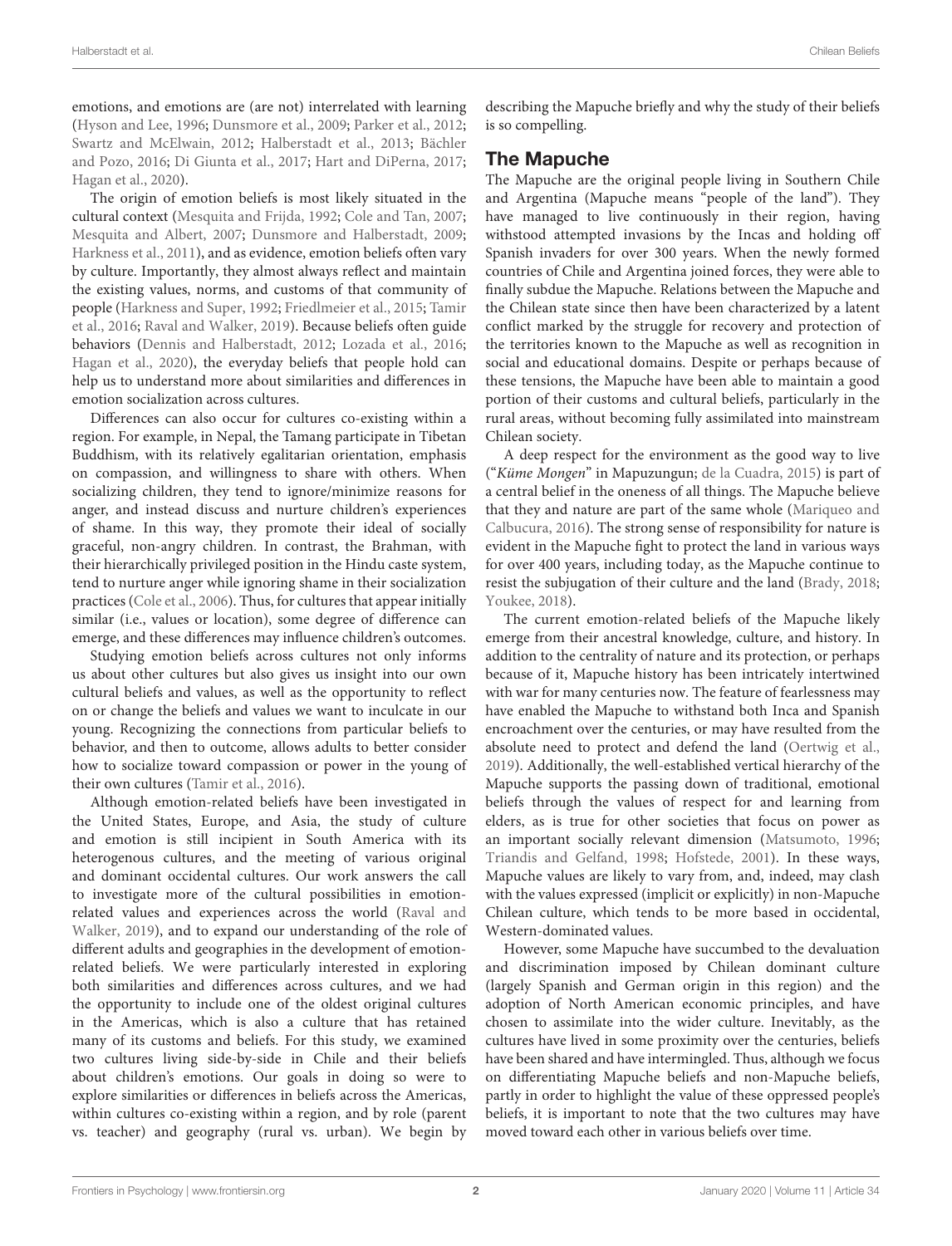## Parent and Teacher Roles

Parents are important in guiding emotion-related values and beliefs in many cultures, and do so via multiple behavioral pathways [\(Dunsmore and Halberstadt,](#page-7-18) [1997;](#page-7-18) [Eisenberg et al.,](#page-7-19) [1998a,](#page-7-19)[b\)](#page-7-20). Empirical evidence is abundant. For example, parents who believe that emotions are dangerous or problematic are more likely to mask their emotional expressions so that their children do not assume that expressiveness is appropriate or imitate such expressions themselves [\(Halberstadt et al.,](#page-7-21) [2008;](#page-7-21) [Dunsmore et al.,](#page-7-4) [2009\)](#page-7-4), compared with parents who do not have this view of emotion. Additionally, parents seeking to cultivate the emotion of gratitude are more likely to place their children in social niches that support experiencing gratitude [\(Rothenberg et al.,](#page-8-18) [2017\)](#page-8-18).

Teachers are also powerful socializers and important to children who spend over 1000 h per year in school. The student-teacher relationship greatly impacts a student's school experience [\(Garner and Mahatmya,](#page-7-22) [2015\)](#page-7-22) and is best fostered through the student's adherence to teacher expectations [\(Lane](#page-8-19) [et al.,](#page-8-19) [2004\)](#page-8-19). Because the school context necessarily involves many children and few adults, teacher beliefs might vary from parents, for example, regarding children's ability to control their emotion, importance of controlling their emotion, and ways in which emotions might support or deter knowledge acquisition [\(Bächler and Pozo,](#page-7-5) [2016\)](#page-7-5).

A lack of congruence between Mapuche parent and non-Mapuche teacher beliefs has also been thought to be responsible for some of the problematic outcomes for Mapuche children in school [\(Riquelme et al.,](#page-8-20) [2016,](#page-8-20) [2017\)](#page-8-21). First, more occidentally trained, western-centered teachers may privilege a curriculum that focuses on learning by reading and writing, and through children's active, emotional participation, whereas Mapuche culture emphasizes learning in and from the natural world, and values children quietly listening and observing adults as the appropriate way to learn forms of knowledge that cannot be directly experienced [\(Quilaqueo and Torres,](#page-8-22) [2013\)](#page-8-22). Second, teachers learn and are certified within majority-culture training programs with a dominant set of expectations about behavior, which can create invisible disadvantages for minority children. Such beliefs about children's emotions may be implicit (i.e., fall into the hidden curriculum), with teachers expecting behaviors they have learned to identify in their programs, and problematizing behaviors that might only reflect minority values. For example, Mapuche children learn not to talk to adults but to listen to them, and also rural children rarely encounter strangers, with whom they would talk with even less. Thus, they often fail language assessments with strange testers. In this way, they are frequently but falsely diagnosed with emotional and behavioral disorders [\(Gutierrez Saldivia,](#page-7-23) [2018\)](#page-7-23), suggesting that disproportionality may start in our beliefs and practices rather than in the children [\(Riquelme et al.,](#page-8-21) [2017\)](#page-8-21).

# Geography

Geographic location affects how people relate to their environment, and indeed, influences their communities, cultures, and economies, as well as interpersonal relations with and across space and place [\(Davidson et al.,](#page-7-24) [2005\)](#page-7-24). Given the centrality of nature in Mapuche thinking, we thought that the geographical locations in which the Mapuche live may be particularly relevant for maintaining their emotion-related beliefs. The urban-rural location is an important distinction because where people live affects whether family members spend a lot of time outdoors or find themselves together in a small (or large) dwelling, and socialize with others who are strangers or known others. The type of terrain also influences how time is spent (e.g., collecting food from fields or in an money-based economy, with a grocery store nearby or far away, with few or many hazards to navigate though), types of work (e.g., agriculture versus trade, commerce, or service) and forms of recreation (e.g., playing in fields or woods versus reading a book, engaging in technology, or team sports). Geography has implications for family harmony, children's independence, responsibility, and proximity to nature, and all of these cultural patterns can, in turn, influence groups' emotional patterns [\(Harkness and Super,](#page-7-12) [1992;](#page-7-12) [Herron and Skinner,](#page-7-25) [2012\)](#page-7-25).

Although the effects of geography on emotion-related beliefs have not been well-explored, it is easy to imagine that a rural, agrarian lifestyle with small homes, well-spaced so as to support cultivating animals and crops, might be emotionally different than city life, with apartments close together, children having less independence or responsibility outside their homes, and more asphalt, cars, people, and traffic. We thought that rural Mapuche living in traditional, agrarian communities might have more connection to the land and their source of spirituality and wholeness, particularly for beliefs embedded in the particularities of a geographical location. In contrast, we thought that urban Mapuche living in cities, with exposure to the diverse beliefs of others, might have difficulty holding onto ancestral cultural beliefs as well as their connection to the land.

# The Current Study

Our goals were to explore the similarities and distinctiveness in socialization beliefs about emotion. We had three aims. First, we wanted to learn whether beliefs identified in three cultures within the United States would be relevant in another county and in a culture distinctive from the cultures in which the scales originated. Although (or because) there are many countries, geographically separating the United States and Chile, which were created with different European influences, similarities would help inform us regarding the widespread relevance of these beliefs across the Americas. Second, we wanted to learn more about the emotion-related beliefs in the distinctive culture of the Mapuche, and to introduce Mapuche beliefs to other cultures, because these beliefs, once articulated, could be meaningful for other South or North American cultures and, indeed, worldwide. Third, because "culture" involves many components, we wanted to explore culture as (a) the different groups of a region, focusing on Mapuche versus non-Mapuche as one distinction that the people in Chile find meaningful, (b) the defining roles of the participants, focusing on whether participants are parents or teachers, which implies different responsibilities with children and engagement with the dominant ideology regarding educating children, and (c) geography, focusing on the rural versus urban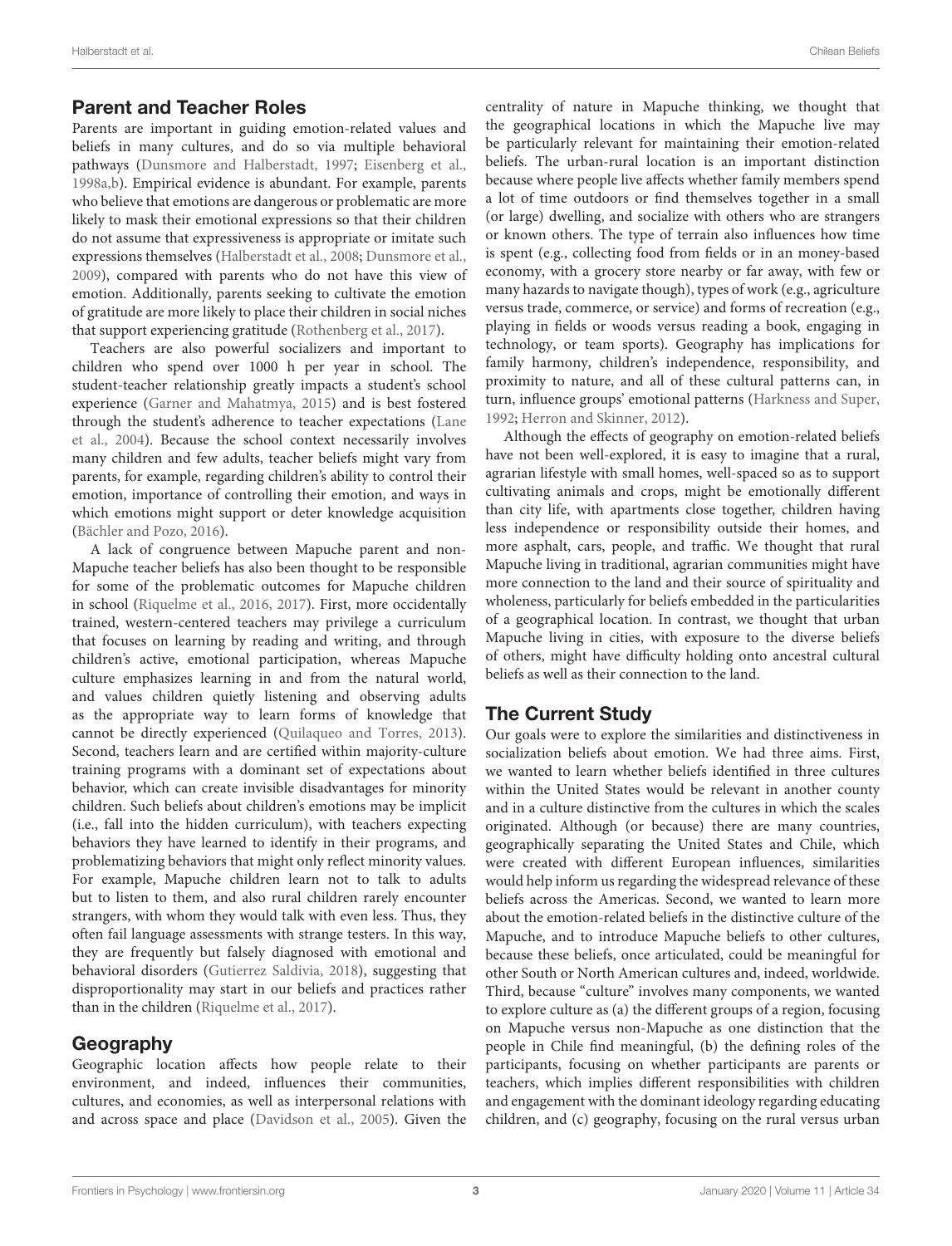location of the participants, which reflects a host of physical and community influences.

To examine Chilean emotional beliefs about children, 271 Mapuche and non-Mapuche parents and teachers completed a questionnaire [\(Riquelme et al.,](#page-8-0) [in press\)](#page-8-0). The questionnaire includes six subscales derived from the PBACE Questionnaire [\(Halberstadt et al.,](#page-7-1) [2013\)](#page-7-1) and five new subscales derived from Mapuche values [\(Quilaqueo,](#page-8-23) [2006;](#page-8-23) [Oertwig et al.,](#page-8-14) [2019\)](#page-8-14). Following best practices for cross-cultural measurement, we chose a questionnaire that had achieved configural, metric, and at least partial scalar invariance across Mapuche and non-Mapuche participants [\(Riquelme et al.,](#page-8-0) [in press\)](#page-8-0).

Although cross-cultural work often focuses on finding differences, we felt it would be presumptuous to assume differences in the six subscales from the United States, as any hypotheses would not be theoretically derived. We did, however, hypothesize significant cultural differences between the Mapuche and non-Mapuche Chileans for the Mapuchederived beliefs. We thought that parents' beliefs would be more differentiated across cultures than teachers, because the dominant educational ideology might have influenced teachers' beliefs to be more similar across cultures. We also thought that rural participants might be more differentiated than city participants for two reasons. In the city, the constant engagement with heterogeneity of beliefs might ultimately lead to greater homogeneity in mean scores across the cultures, as the populations assimilate toward each other. Additionally, rural participants might more successfully retain the beliefs of their heritage, particularly the beliefs that are embedded in interconnections to nature and place, which are more present in rural life. To assess these general research questions and hypotheses, we analyzed beliefs using MANOVAs that included culture (Mapuche, non-Mapuche), role (parent, teacher), and geography (urban, rural).

# MATERIALS AND METHODS

## **Participants**

The 271 participants included 106 Mapuche adults (77 parents and 29 teachers [82.1% female;  $M = 33.64$  years,  $SD = 8.53$ , range = 18–57]) and 165 non-Mapuche adults (92 parents and 73 teachers [86.1% female; 38.7% teachers; M = 34.70 years,  $SD = 10.45$ , range = 19-62]), living in the Araucanía region in Chile.

As the largest of the original populations of Chile, the Mapuche comprise almost 13% of Chileans, but 34.3% of the people living in the Araucania region [\(Instituto Nacional de](#page-8-24) [Estadísticas,](#page-8-24) [2018\)](#page-8-24). Araucanía is a relatively southern part of Chile known for its lakes, rolling hills, temperate rainforest, and active volcanoes. The region spans the width of Chile, from the Pacific coast to the Andes Mountains. In recent years the Chilean population, like much of the world, is migrating to urban centers, however, the Mapuche are resisting this pattern more so then their non-Mapuche neighbors. In this sample, 60.6% of Mapuche and 12.5% non-Mapuche were living in rural sectors (e.g., farms or small towns near farms).

#### Procedure

This study was carried out in accordance with APA recommendations of standards for research and was approved by the research ethics committee of Universidad Católica de Temuco. All participants gave written informed consent in accordance with the Declaration of Helsinki. A team of prospective and current teachers, including many who were first generation in college, recruited teachers from the schools where they had taught or with whom they had contacts, and also parents via the same type of snowball sampling. Because few Mapuche speak Mapuzungun in daily life (e.g., [Oertwig et al.,](#page-8-14) [2019](#page-8-14) report that all 22 of their informants preferred Spanish when given the choice, although they often referred to concepts specific to Mapuche life in Mapuzungun), the questionnaire was provided in Spanish. We note that although illiteracy is about twice as frequent among indigenous versus non-indigenous adults in Chile, rates are dropping dramatically with each age group; less than 3% Mapuche in the participating age groups are unable to read Spanish [\(Ministerio de Desarrollo Social y](#page-8-25) [Familia, Encuesta CASEN,](#page-8-25) [2017\)](#page-8-25). Data were collected in 2016 when there was some tension surrounding land practices, but comparative peace relative to the stressors engendered by events between 2018 and the present.

## Measures

#### Cree-Emociones Cuestionario [\(Riquelme et al.,](#page-8-0) [in press\)](#page-8-0)

This questionnaire includes 11 scales assessing emotionrelated beliefs. All scales demonstrate configural, metric, and at least partial scalar invariance with Mapuche and non-Mapuche Chilean participants. **[Table 1](#page-4-0)** includes scale names and item examples; the full questionnaire and scoring can be found in the **[Supplementary Materials](#page-7-26)**.

In this questionnaire, items representing six beliefs from the Parents' Beliefs about Children's Emotions (PBACE, [Halberstadt](#page-7-1) [et al.,](#page-7-1) [2013\)](#page-7-1) had been translated into Chilean Spanish and back-translated into English, and revised until translators were satisfied that the Spanish items maintained the deep structure of the original items. The word parents was replaced with adults, with one exception, so as to be appropriate for both parents and educators. PBACE beliefs were: Value of Anger, Positivity is Costly, Children can Control (their emotions), (children's) Emotions are Manipulative, Know Children's Feelings, and Autonomy.

Five beliefs identified within the Mapuche Chilean context had also been identified from semi-structured interviews with Mapuche mothers and elders about their emotion-related values and experiences of children in schools as well as general cultural knowledge [\(Quilaqueo and Torres,](#page-8-22) [2013;](#page-8-22) [Oertwig et al.,](#page-8-14) [2019\)](#page-8-14). Items representing these beliefs were reviewed by Chilean parents and teachers for appropriate comprehension following withinlanguage back-translation techniques [\(Halberstadt et al.,](#page-7-1) [2013;](#page-7-1) [Riquelme et al.,](#page-8-0) [in press\)](#page-8-0). These beliefs are: (importance of) Controlling Fear, (importance of) Being Calm, (importance of) Kumeche, Emotion through Observation, and Regulation through Nature. Kumeche is a central way of being with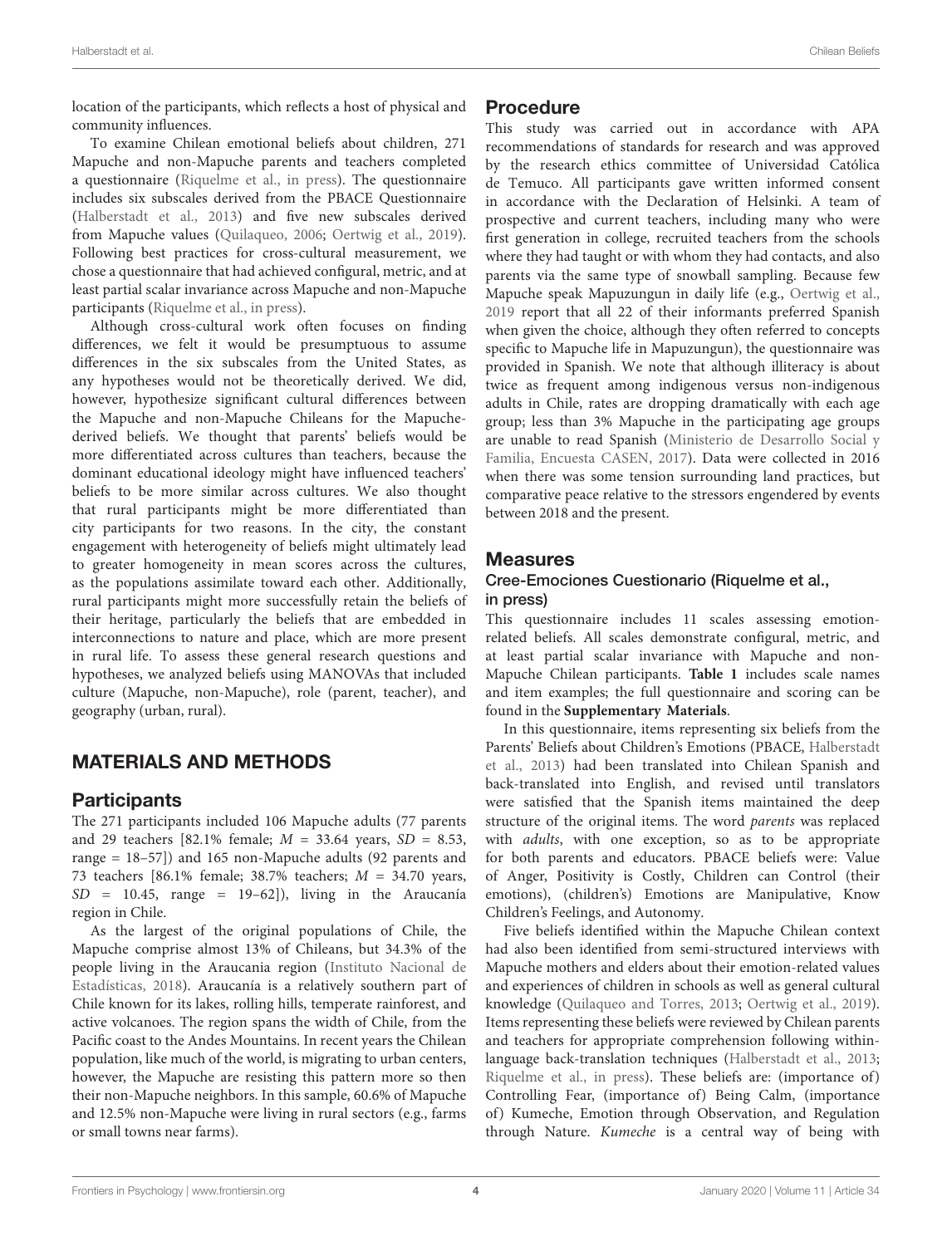<span id="page-4-0"></span>TABLE 1 | Descriptions of the emotion-related beliefs.

| <b>Beliefs</b>                 | # of items | <b>Examples</b>                                                                        |                                                                                                |      |
|--------------------------------|------------|----------------------------------------------------------------------------------------|------------------------------------------------------------------------------------------------|------|
|                                |            | Spanish                                                                                | <b>English Translation</b>                                                                     |      |
| <b>United States-generated</b> |            |                                                                                        |                                                                                                |      |
| Value of anger                 | 3          | Es útil para los niños sentir enojo a veces                                            | It is useful for children to feel angry sometimes                                              | 0.50 |
| Positivity is costly           | 4          | Cuando los niños están muy felices, pueden salirse<br>de control                       | When children are too happy, they can get out of<br>control                                    | 0.65 |
| Children can control           | 5          | Los niños pueden controlar lo que muestran en sus<br>rostros                           | Children can control what they show on their faces                                             | 0.70 |
| Emotions are manipulative      | 4          | Los niños a veces actúan tristes solo para obtener<br>atención                         | Children often cry just to get attention                                                       | 0.74 |
| Know children's feelings       | 3          | Los padres deberían alentar a sus niños a decirles<br>todo lo que están sintiendo      | Parents (teachers) should encourage their children<br>to tell them everything they are feeling |      |
| Autonomy                       | 3          | Usualmente es mejor dejar al niño que maneje sus<br>sentimientos negativos por sí solo | It's usually best to let a child work through their<br>negative feelings on their own          |      |
| Mapuche-generated              |            |                                                                                        |                                                                                                |      |
| Control of fear                | 6          | Parte del crecimiento es aprender a no sentir miedo                                    | Part of growing up is learning not to be afraid                                                | 0.76 |
| Calm child                     |            | Estar tranquilo es clave para el control de las<br>emociones.                          | Being calm is key to the control of emotions                                                   | 0.79 |
| Kumeche                        | 4          | Los niños deben estar atento a las necesidades de<br>los otros                         | Children must be attentive to the needs of others                                              | 0.68 |
| Emotion through observation    | 4          | Los niños aprenden a regularse emocionalmente                                          | Children learn to regulate their emotions by listening                                         | 0.71 |

and respecting others in Mapuche thinking and can best be described as solidarity, and being attentive, kind, compassionate, and empathetic with others [\(Quilaqueo,](#page-8-23) [2006\)](#page-8-23). In some ways, Kumeche represents the emotion ideals organized around being a "good" person in relation to the community. Thus, Kumeche is an interpersonal way of being that supports harmonious interactions.

escuchando a los adultos

expresiones emocionales

Regulation through nature 8 La naturaleza puede ayudar a los niños regular sus

For all items, participants were asked to choose the item that best fit what they thought, using a scale from one (completely disagree) to six (completely agree).

## **RESULTS**

## Beliefs From the United States

A three-way MANOVA was run with three independent variables – culture, role, and geography- and six dependent variables (i.e., beliefs). There were no significant main effects on the combined dependent variables (**[Table 2](#page-5-0)**). There was, however, an interaction between culture and role  $(F(6, 265) = 2.29, p < 0.05,$  $\eta^2$  = 0.053). Follow-up analyses of the six beliefs revealed only one significant interaction; this was for beliefs about children's abilities to control their emotions. When comparing across culture, Mapuche parents ( $M = 3.58$ ) believed more strongly than non-Mapuche parents ( $M = 2.95$ ) that children can control their emotions, 0.63 (95% CI 0.22 to 1.04)  $p = 0.003$ , whereas Mapuche and non-Mapuche teachers were in relative agreement  $(Ms = 2.77, 3.15, respectively)$  with non-significant mean score differences, 0.38 (95% CI −0.41 to 1.16)  $p = 0.350$ . When

comparing across role, Mapuche parents  $(M = 3.58)$  believed more strongly than Mapuche teachers  $(M = 2.77)$  that children can control their emotions, 0.81 (95% CI 0.27 to 1.35),  $p = 0.003$ ; non-Mapuche parents and teachers ( $Ms = 2.95, 3.15$ , respectively) were in relative agreement, 0.20 (95% CI −0.51 to 0.90), p = 0.580 (**[Figure 1](#page-4-1)**).

Nature can help children to regulate their emotional

to adults

expressions

There was also a significant interaction between culture and location ( $F(6,265) = 2.45$ ,  $p < 0.05$ ,  $\eta^2 = 0.056$ ). Follow-up analyses revealed only one significant interaction; this was for the importance of knowing children's feelings. When comparing cultures, Mapuche and non-Mapuche city-dwellers (Ms = 5.17, 5.31, respectively) shared relatively similar beliefs, 1.28 (95% CI

<span id="page-4-1"></span>

0.87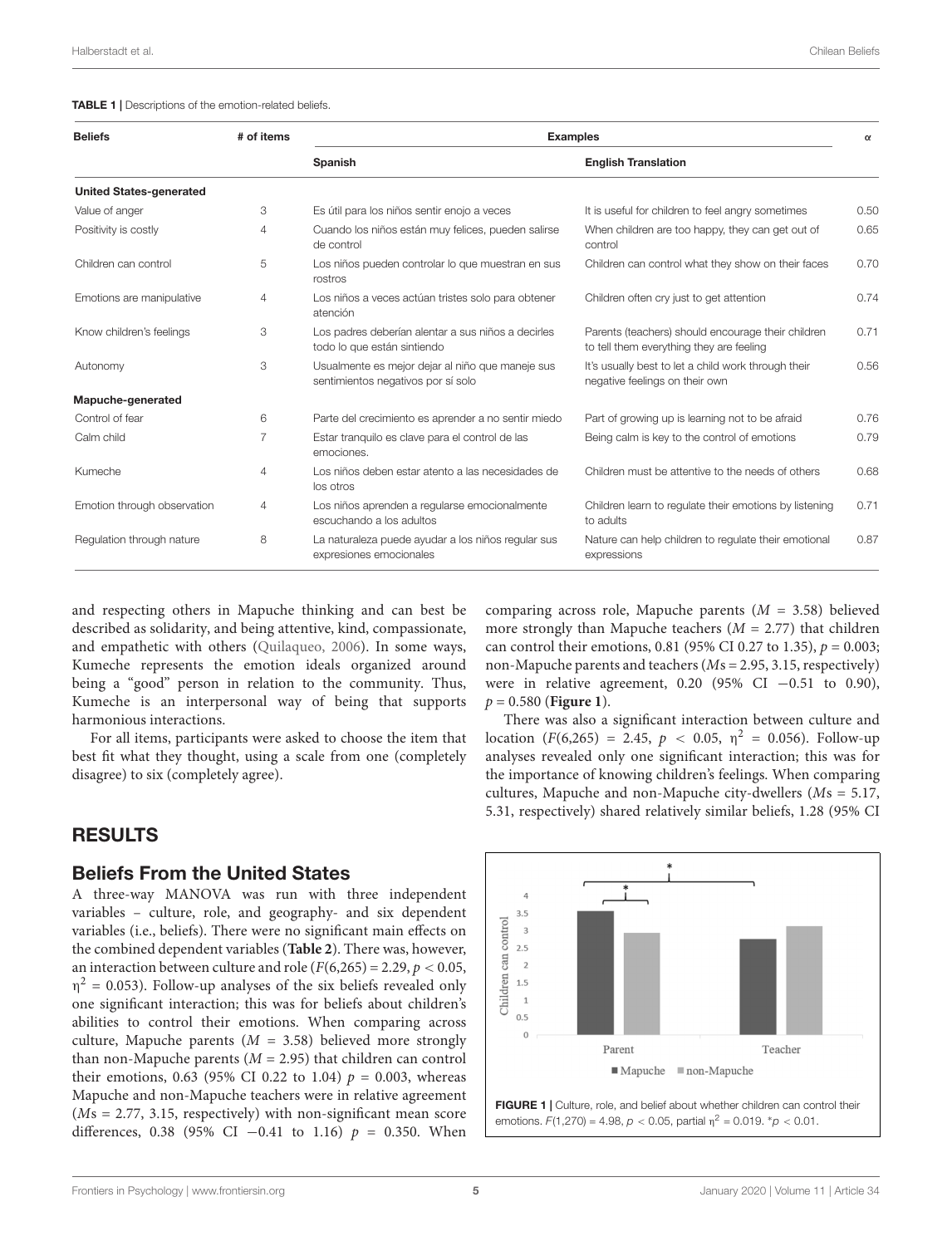$-0.26$  to 0.54)  $p = 0.48$ , whereas rural Mapuche ( $M = 5.22$ ), and non-Mapuche ( $M = 3.93$ ) differed in importance of knowing children's feelings, 1.27 (95% CI 0.49 to 2.09)  $p = 0.002$ . When comparing geography, urban and rural Mapuche ( $Ms = 5.17$ , 5.22, respectively) shared similar beliefs, 0.05 (95% CI −0.50 to 0.59), but urban non-Mapuche  $(M = 5.31)$  and rural non-Mapuche ( $M = 3.93$ ) differed, yielding a mean difference of 1.38 (95% CI 0.67 to 2.09), p < 0.001 (**[Figure 2](#page-5-1)**).

#### New Identified Beliefs From the Mapuche

A three-way MANOVA was run with three independent variables – culture, role, and geography – and five dependent variables (i.e., beliefs). The main effects on the combined dependent variables for culture, role, and geography were all significant; these were not qualified by 2- or 3-way interactions (**[Table 3](#page-5-2)**). As predicted, all five beliefs were significantly stronger for Mapuche than non-Mapuche participants. Only one belief was significantly different for role: parents valued a calm child significantly more than teachers. Two beliefs were significantly different for location. Surprisingly, those in urban settings believed in the importance of Kumeche and nature as a regulator significantly more than those who dwell in rural areas.



<span id="page-5-1"></span>∗∗p < 0.01.

<span id="page-5-0"></span>TABLE 2 | Univariate comparisons for the United States-generated beliefs.

|                                  | M (SD)         |             |  |  |
|----------------------------------|----------------|-------------|--|--|
| <b>Culture (combined effect)</b> | <b>Mapuche</b> | Non-Mapuche |  |  |
| Value of anger                   | 4.13(1.14)     | 3.79(1.13)  |  |  |
| Positivity costly                | 3.51(1.30)     | 3.26(1.12)  |  |  |
| Children can control             | 3.22(1.24)     | 3.00(1.04)  |  |  |
| Emotions are Manipulative        | 3.46(1.30)     | 3.25(1.30)  |  |  |
| Know children's feelings         | 5.09(1.18)     | 5.19(1.11)  |  |  |
| Autonomy                         | 2.93(1.16)     | 2.66(1.12)  |  |  |

Participants responded to items using a Likert scale ranging from one (totally disagree) to six (totally agree). The main effect for culture was non-significant;  $F(6,265) = 2.09$ ,  $p = 0.06$ ,  $\eta^2 = 0.05$ . Because we had no hypotheses and the sample was reasonably large, we could not justify the risk of Type 1 errors incurred by further analyses.

<span id="page-5-2"></span>TABLE 3 | Univariate comparisons, significant effects, and combined effects for the Mapuche-generated scales.

|                                     | M (SD)                    |                          | df               | F                   | Partial $n^2$  |
|-------------------------------------|---------------------------|--------------------------|------------------|---------------------|----------------|
| <b>Culture (combined</b><br>effect) | Mapuche                   | Non-<br>Mapuche          | 5, 266           | $2.41*$             | 0.049          |
| Control of fear                     | 4.13 (1.14)               | 3.79(1.13)               | 1, 270           | $7.08**$            | 0.027          |
| Being a calm child                  | 4.07(1.17)<br>4.22 (1.30) | 3.82(0.98)<br>4.18(1.01) | 1, 270<br>1, 270 | $7.47**$<br>$6.60*$ | 0.029<br>0.025 |
| Kumeche                             |                           |                          |                  |                     |                |
| Learning through<br>observation     | 4.57 (1.24)               | 4.33(0.95)               | 1, 270           | $7.89**$            | 0.030          |
| Regulation through<br>nature        | 4.57 (1.30)               | 4.31(1.12)               | 1, 270           | $9.40**$            | 0.036          |
| Role                                | Parent                    | <b>Teacher</b>           | 5, 266           | $2.79*$             | 0.053          |
| Being a calm child                  | 4.03(1.09)                | 3.72(0.98)               | 1, 270           | $5.73**$            | 0.022          |
| Location                            | Urban                     | Rural                    | 5, 266           | $2.56*$             | 0.049          |
| Kumeche                             | 4.32(1.01)                | 3.97(1.35)               | 1, 270           | $7.57**$            | 0.026          |
| Regulation through<br>nature        | 4.47 (1.10)               | 4.29(1.44)               | 1, 270           | $5.00*$             | 0.019          |

Participants responded to items using a Likert scale ranging from one (totally disagree) to six (totally agree). Pillai's Trace reported. \*p <  $0.05$ , \*\*p <  $0.01$ .

# **DISCUSSION**

Overall, we found similarities across cultures as well as differences in emotional beliefs about children embedded within cultural norms and values. Similarities across Mapuche and non-Mapuche parents and teachers were found for beliefs about children's emotional autonomy and efficacy in controlling and regulating emotion, and the belief that when emotions are not in check, even positive emotions can have costly consequences.

Differences in emotion beliefs were shown by the stronger belief of the Mapuche compared to non-Mapuche that children can and should outgrow feeling fear and should also be calm, quiet children, themes which are consistent with previous findings using very different methodologies [\(Oertwig et al.,](#page-8-14) [2019\)](#page-8-14). These consistent findings from both qualitative interviews and explicit measurement via questionnaires, as in the present study, fit well with the unique history of the Mapuche. We also note that, although the differences are significant, they are not starkly different, suggesting cross-fertilization of beliefs across the culturally different communities that have integrated somewhat over time.

With regard to the emotion socialization pathways supported by these beliefs, two findings can be highlighted: Mapuche traditions of listening to elders' storytelling and watching elders may be important to distinguish from the greater emphasis on verbal discussion that seems to characterize United States cultural contexts or by "observing and pitching in" in Central American cultural contexts [\(Rogoff,](#page-8-26) [2014\)](#page-8-26). Another important contribution from the Mapuche tradition is the belief that nature provides an important way of regulating children's emotions; environmental psychology research demonstrates that this belief is well-warranted [\(Bowler et al.,](#page-7-27) [2010;](#page-7-27) [Kondo et al.,](#page-8-27) [2018;](#page-8-27)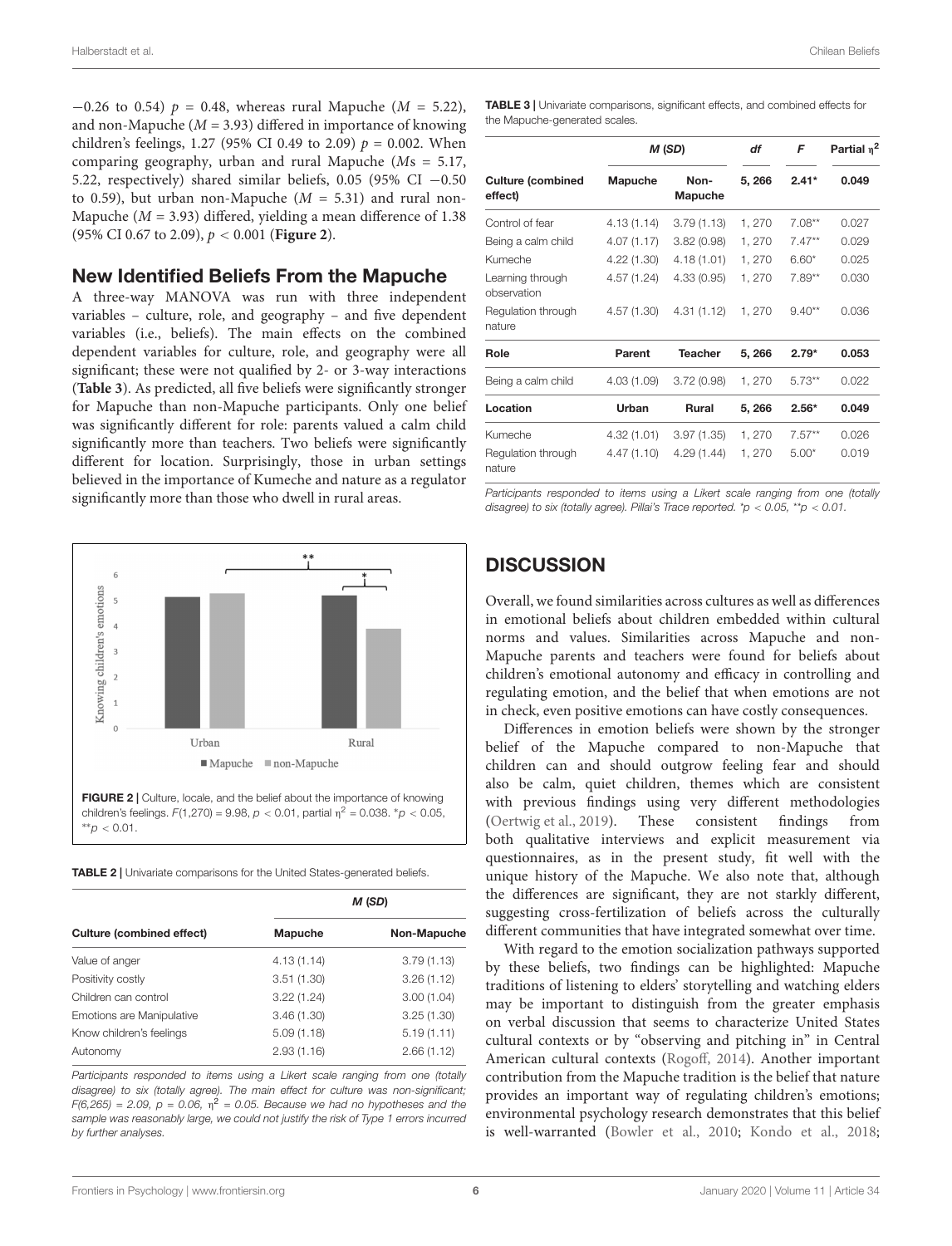[Pasanen et al.,](#page-8-28) [2018\)](#page-8-28). Learning about the beliefs that specific cultures convey regarding emotion regulation can enlarge the emotion socialization toolbox for all, and suggest specific and important additions to the four basic strategies suggested 20 years ago [\(Eisenberg et al.,](#page-7-19) [1998a\)](#page-7-19).

Parental and teacher beliefs were very similar, showing only two differences: Mapuche parents reported believing that children can control emotions more than Mapuche teachers, and parents in general more strongly valued a calm child compared to teachers. These findings do support the notion that Mapuche teachers have more of an occidental, Eurocentric perspective similar to non-Mapuche teachers and compared to Mapuche parents. They also will have had greater familiarity with non-Mapuche children who are not socialized with the same values for being calm (as shown in our data), and are also in classrooms with many children who thus have increased opportunities for emotional contagion.

Geographical location appeared important in three ways. The interaction with culture and location suggested that the Mapuche, whether rural or urban, do value knowing what their children are feeling, but rural non-Mapuche had less belief that it was important to know children's feelings. Perhaps the dangers associated with living in a city may lead urban participants to feel the need to know more about children's lives, regardless of their cultural background. Additionally, those in urban settings believed in the importance of Kumeche (attentiveness, compassion, kindness) and nature as a regulator significantly more than those in rural areas. These main effects were surprising to us. It may be that life without much support for solidarity and community structure and lack of nature constantly surrounding the family may be missed by urban families. At the same time, rural families may not hold such strong beliefs for what is present in their lives and may take for granted the importance of nature as an emotion regulator.

We also found that the differences between the Mapuche and non-Mapuche for emotion beliefs generated by the Mapuche, although significant, were not as great as we expected. We note the challenge of questionnaire research in populations which are not that familiar with questionnaire assessment and who come from more of a conversational, story-telling tradition. In this way, our results may be more conservative than true to the differences across the cultures. Alternatively, that many Mapuche and non-Mapuche live in the same communities, and have for some time, may suggest cross-fertilization of thinking as well as continued variation in the depth of acceptance of these beliefs.

Because most children in Chile are taught by non-Mapuche teachers, results highlight some of the challenges facing children being taught by non-culturally connected teachers. For example, non-Mapuche teachers might think that quiet, calm children are not showing sufficient enthusiasm or are not paying attention to lessons. Further, when Mapuche children need to calm themselves, their teachers may not perceive the importance of letting children spend time outside in nature. These results also suggest new, distinctive beliefs about emotion, which, now that they have been identified, can be assessed in other countries as well. This is important in that ideas about emotion "residue" found in Indian culture were also surprisingly prevalent in the

United States once researchers thought to study them in the United States [\(Savani et al.,](#page-8-29) [2011\)](#page-8-29). In the same way, beliefs about the value of nature may be more prevalent in the United States than previously imagined. Studying socializers' attention to different emotional beliefs, such as the value and ability to be unafraid; to be attentive to others, and to watch and listen to elders (thereby showing respect for others); and to be in nature, with its perceived centrality for emotion regulation, may all be useful in enlarging socializers' perspectives regarding the beliefs that they want to inculcate in the young of their own cultures.

Finally, we note some of the limitations of the study. First, the Mapuche and non-Mapuche participants were recruited via a snowball method, and so may be more highly educated and/or economically privileged than their counterparts who did not have a college student in their friendship or family networks. We do not know if this would increase or decrease the strength of our findings, but we do note the problem. We also measured beliefs via questionnaires, which is one of many methods, and requires participants to fit their beliefs into explicitly stated questions which might not have sufficient precision to their own unique beliefs, or might make them wonder what the "right" answer might be. However, a strength of the study is that the beliefs we asked were initially generated from long conversations in which implicit as well as explicit beliefs could be revealed, and these were utilized in questionnaire construction. Further, we note that for both the United States- and the Mapuche-generated beliefs, the mean scores hover slightly above the middle for most scales, indicating mild agreement with the beliefs. Exceptions were the relatively high agreement with the importance of knowing what children are feeling (except for rural, non-Mapuche), and the relatively low agreement regarding children being autonomous. There was also good variability for all beliefs. These results, along with the internal reliability indices, suggest that the beliefs we included are recognized and have meaning for the people responding to them. We also do not know the degree to which participants resonated with these beliefs in principle, but not in actuality. That is, there is a potentially large difference between what people say they believe and then demonstrate in their actions.

Of course, there are many emotion-related beliefs, and this set of 11 beliefs is just a subset of what is possible to explore. Nevertheless, we hope that by identifying both similarities and differences between the cultures, we have highlighted particular beliefs worth exploring in these cultural contexts as well as others.

## DATA AVAILABILITY STATEMENT

The datasets generated for this study are available on request to the corresponding author.

## ETHICS STATEMENT

The study was reviewed and approved by the Comité de Ética de la Investigación de la, Universidad Católica de Temuco.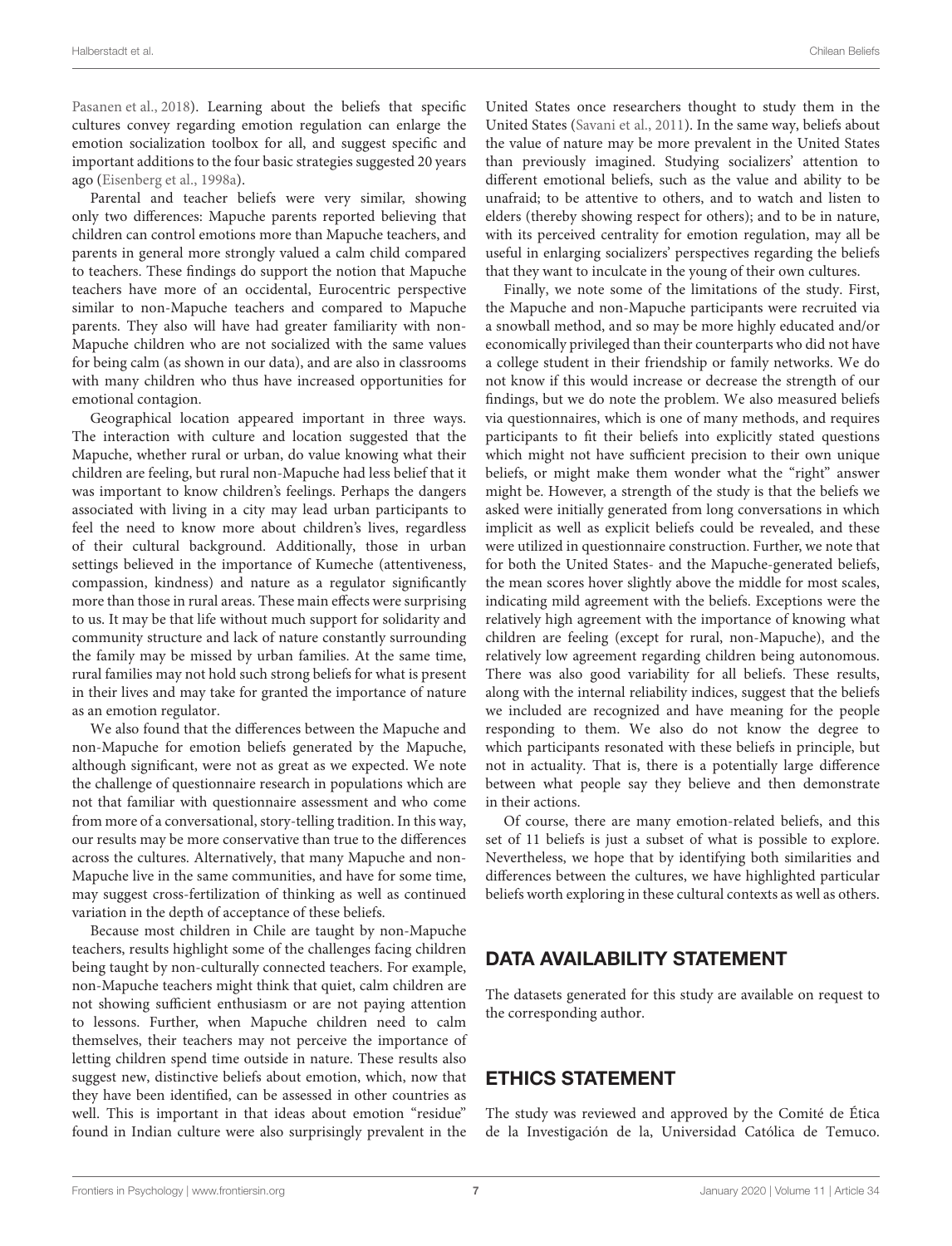The participants provided their written informed consent to participate in this study.

## AUTHOR CONTRIBUTIONS

Based on qualitative interviews: AH and ER wrote items for the Mapuche-generated scales. AH advised ER re: PBACE scales and items, supervised the analyses, and wrote and edited much of the manuscript. DO analyzed the data, wrote the "Results" section, created the tables, and contributed to the "Introduction," "Materials and Methods," and "Discussion." ER developed the relationships with Mapuche that enabled us to collect the data, conceptualized the study, wrote items for the Mapuche-generated scales (with AH), supervised the translation process (both within Spanish and across to English), supervised the data collection, wrote the portions of the "Materials and

## **REFERENCES**

- <span id="page-7-5"></span>Bächler, R., and Pozo, J. I. (2016). I feel, therefore I teach? Teachers' conceptions of the relationships between emotions and teaching/learning processes/¿ Siento, luego enseño? Concepciones docentes sobre las relaciones entre las emociones y los procesos de enseñanza/aprendizaje. Infanc. Aprendizaje 39, 312–348. [doi:](https://doi.org/10.1080/02103702.2015.1133088) [10.1080/02103702.2015.1133088](https://doi.org/10.1080/02103702.2015.1133088)
- <span id="page-7-27"></span>Bowler, D. E., Buyung-Ali, L. M., Knight, T. M., and Pullin, A. S. (2010). A systematic review of evidence for the added benefits to health of exposure to natural environments. BMC Public Health 10:456. [doi: 10.1186/1471-2458-](https://doi.org/10.1186/1471-2458-10-456) [10-456](https://doi.org/10.1186/1471-2458-10-456)
- <span id="page-7-17"></span>Brady, H. (2018). Native community fights to defend their sacred river from dam. Natl. Geogr. [Web Log Post]. Available at: [https://www.nationalgeographic.](https://www.nationalgeographic.com/culture/2018/07/sacred-san-pedro-river-dam-mapuche-chile/) [com/culture/2018/07/sacred-san-pedro-river-dam-mapuche-chile/](https://www.nationalgeographic.com/culture/2018/07/sacred-san-pedro-river-dam-mapuche-chile/)
- <span id="page-7-15"></span>Cole, P. M., Tamang, B. L., and Shrestha, S. (2006). Cultural variations in the socialization of young children's anger and shame. Child Dev. 77, 1237–1251. [doi: 10.1111/j.1467-8624.2006.00931.x](https://doi.org/10.1111/j.1467-8624.2006.00931.x)
- <span id="page-7-9"></span>Cole, P. M., and Tan, P. Z. (2007). "Emotion socialization from a cultural perspective," in Handbook of Socialization: Theory and Research, eds J. E. Grusec, and P. D. Hastings (New York, NY: Guilford Press), 516–542.
- <span id="page-7-24"></span>Davidson, J., Bondi, L., and Smith, M. (eds) (2005). Emotional Geographies. Aldershot: Ashgate Publishing.
- <span id="page-7-16"></span>de la Cuadra, F. (2015). Buen vivir: ¿Una auténtica alternativa post-capitalista? Polis (Santiago) 14, 7–19. [doi: 10.4067/S0718-65682015000100001](https://doi.org/10.4067/S0718-65682015000100001)
- <span id="page-7-14"></span>Dennis, P. A., and Halberstadt, A. G. (2012). Is believing seeing? The role of emotion-related beliefs in selective attention to affective cues. Cogn. Emot. 27, 3–20. [doi: 10.1080/02699931.2012.680578](https://doi.org/10.1080/02699931.2012.680578)
- <span id="page-7-6"></span>Di Giunta, L., Iselin, A.-M. R., Eisenberg, N., Pastorelli, C., Gerbino, M., Lansford, J. E., et al. (2017). Measurement invariance and convergent validity of anger and sadness self-regulation among youth from six cultural groups. Assessment 24, 484–502. [doi: 10.1177/1073191115615214](https://doi.org/10.1177/1073191115615214)
- <span id="page-7-18"></span>Dunsmore, J. C., and Halberstadt, A. G. (1997). "How does family emotional expressiveness affect children's schemas?" in New Directions for Child Development (The Communication of Emotion: Current research from Diverse Perspectives), Vol. 77, ed. K. C. Barrett, (San Francisco, CA: Jossey-Bass), 45–68. [doi: 10.1002/cd.23219977704](https://doi.org/10.1002/cd.23219977704)
- <span id="page-7-10"></span>Dunsmore, J. C., and Halberstadt, A. G. (2009). "The dynamic context of children's emotions: family and cultural system influences," in Pathways of Human Development: Explorations of Change, eds J. A. Mancini, and K. A. Roberto, (Boulder, CO: Lexington Books), 171–190.
- <span id="page-7-4"></span>Dunsmore, J. C., Her, P., Halberstadt, A. G., and Perez-Rivera, M. B. (2009). Parents' beliefs about emotions and children's recognition of parents' emotions. J. Nonverbal Behav. 33, 121–140. [doi: 10.1007/s10919-008-0066-6](https://doi.org/10.1007/s10919-008-0066-6)
- <span id="page-7-19"></span>Eisenberg, N., Cumberland, A., and Spinrad, T. L. (1998a). Parental socialization of emotion. Psychol. Inq. 9, 241–273. [doi: 10.1207/s15327965pli0904\\_1](https://doi.org/10.1207/s15327965pli0904_1)

Methods" and "Introduction' sections, and helped to revise the "Discussion" section.

## FUNDING

The research was supported by the FONDECYT #1191956, Educación familiar y escolar: socialización emocional en contextos de diversidad social y cultural awarded to Riquelme (2014–2017).

## <span id="page-7-26"></span>SUPPLEMENTARY MATERIAL

The Supplementary Material for this article can be found online at: [https://www.frontiersin.org/articles/10.3389/fpsyg.](https://www.frontiersin.org/articles/10.3389/fpsyg.2020.00034/full#supplementary-material) [2020.00034/full#supplementary-material](https://www.frontiersin.org/articles/10.3389/fpsyg.2020.00034/full#supplementary-material)

- <span id="page-7-20"></span>Eisenberg, N., Spinrad, T. L., and Cumberland, A. (1998b). The socialization of emotion: reply to commentaries. Psychol. Inq. 9, 317–333. [doi: 10.1207/](https://doi.org/10.1207/s15327965pli0904_17) [s15327965pli0904\\_17](https://doi.org/10.1207/s15327965pli0904_17)
- <span id="page-7-2"></span>Ford, B. Q., and Gross, J. J. (2019). Why beliefs about emotion matter: an emotion-regulation perspective. Curr. Dir. Psychol. Sci. 28, 74–81. [doi: 10.1177/](https://doi.org/10.1177/0963721418806697) [0963721418806697](https://doi.org/10.1177/0963721418806697)
- <span id="page-7-13"></span>Friedlmeier, W., Çorapç*ı*, F., and Benga, O. (2015). "Early emotional development in cultural perspective," in The Oxford Handbook of Human Development and Culture: An Interdisciplinary Perspective, ed. L. A. Jensen, (New York, NY: Oxford University Press), 127–148. [doi: 10.1093/oxfordhb/9780199948550.](https://doi.org/10.1093/oxfordhb/9780199948550.013.9) [013.9](https://doi.org/10.1093/oxfordhb/9780199948550.013.9)
- <span id="page-7-22"></span>Garner, P. W., and Mahatmya, D. (2015). Affective social competence and teacher– child relationship quality: race/ethnicity and family income level as moderators. Soc. Dev. 24, 678–697. [doi: 10.1111/sode.12114](https://doi.org/10.1111/sode.12114)
- <span id="page-7-3"></span>Goodenough, W. (1963). Cooperation in Change: An Anthropological Approach to Community Development. New York, NY: Russell Sage Foundation.
- <span id="page-7-0"></span>Gottman, J. M., Katz, L. F., and Hooven, C. (1996). Parental meta-emotion philosophy and the emotional life of families: theoretical models and preliminary data. J. Fam. Psychol. 10, 243–268. [doi: 10.1037/0893-3200.10.3.243](https://doi.org/10.1037/0893-3200.10.3.243)
- <span id="page-7-23"></span>Gutierrez Saldivia, X. (2018). Desproporcionalidad de estudiantes de grupos minoritarios en la educación especial. Espacios 39, 33–47.
- <span id="page-7-8"></span>Hagan, C. A., Halberstadt, A. G., Cooke, A. N., and Garner, P. W. (2020). Teachers' beliefs about children's anger and skill in recognizing children's anger expressions. Front. Emot. Sci. (in press).
- <span id="page-7-1"></span>Halberstadt, A. G., Dunsmore, J. C., Bryant, A. Jr., Parker, A. E., Beale, K. S., and Thompson, J. A. (2013). Development and validation of the parents' beliefs about children's emotions questionnaire. Psychol. Assess. 25, 1195–1210. [doi:](https://doi.org/10.1037/a0033695) [10.1037/a0033695](https://doi.org/10.1037/a0033695)
- <span id="page-7-21"></span>Halberstadt, A. G., Thompson, J. A., Parker, A. E., and Dunsmore, J. C. (2008). Parents' emotion-related beliefs and behaviours in relation to children's coping with the 11 September 2001 terrorist attacks. Infant Child Dev. 17, 557–580. [doi: 10.1002/icd.569](https://doi.org/10.1002/icd.569)
- <span id="page-7-12"></span>Harkness, S., and Super, C. M. (1992). "Parental ethnotheories in action," in Parental Belief Systems: The Psychological Consequences for Children, eds I. Sigel, A. V. McGillicuddy-DeLisi, and J. Goodnow, (Hillsdale, NJ: Lawrence Erlbaum Associates, Inc.), 373–392.
- <span id="page-7-11"></span>Harkness, S., Super, C. M., and Mavridis, C. J. (2011). "Parental ethnotheories about children's socioemotional development," in Socioemotional Development in Cultural Context, eds X. Chen, and K. H. Rubin, (New York, NY: Guilford Press), 73–98.
- <span id="page-7-7"></span>Hart, S. C., and DiPerna, J. C. (2017). Teacher beliefs and responses toward student misbehavior: influence of cognitive skill deficits. J. Appl. Sch. Psychol. 33, 1–15. [doi: 10.1080/15377903.2016.1229705](https://doi.org/10.1080/15377903.2016.1229705)
- <span id="page-7-25"></span>Herron, R. V., and Skinner, M. W. (2012). Farmwomen's emotional geographies of care: a view from rural Ontario. Gend. Place Cult. 19, 232–248. [doi: 10.1080/](https://doi.org/10.1080/0966369X.2011.572432) [0966369X.2011.572432](https://doi.org/10.1080/0966369X.2011.572432)